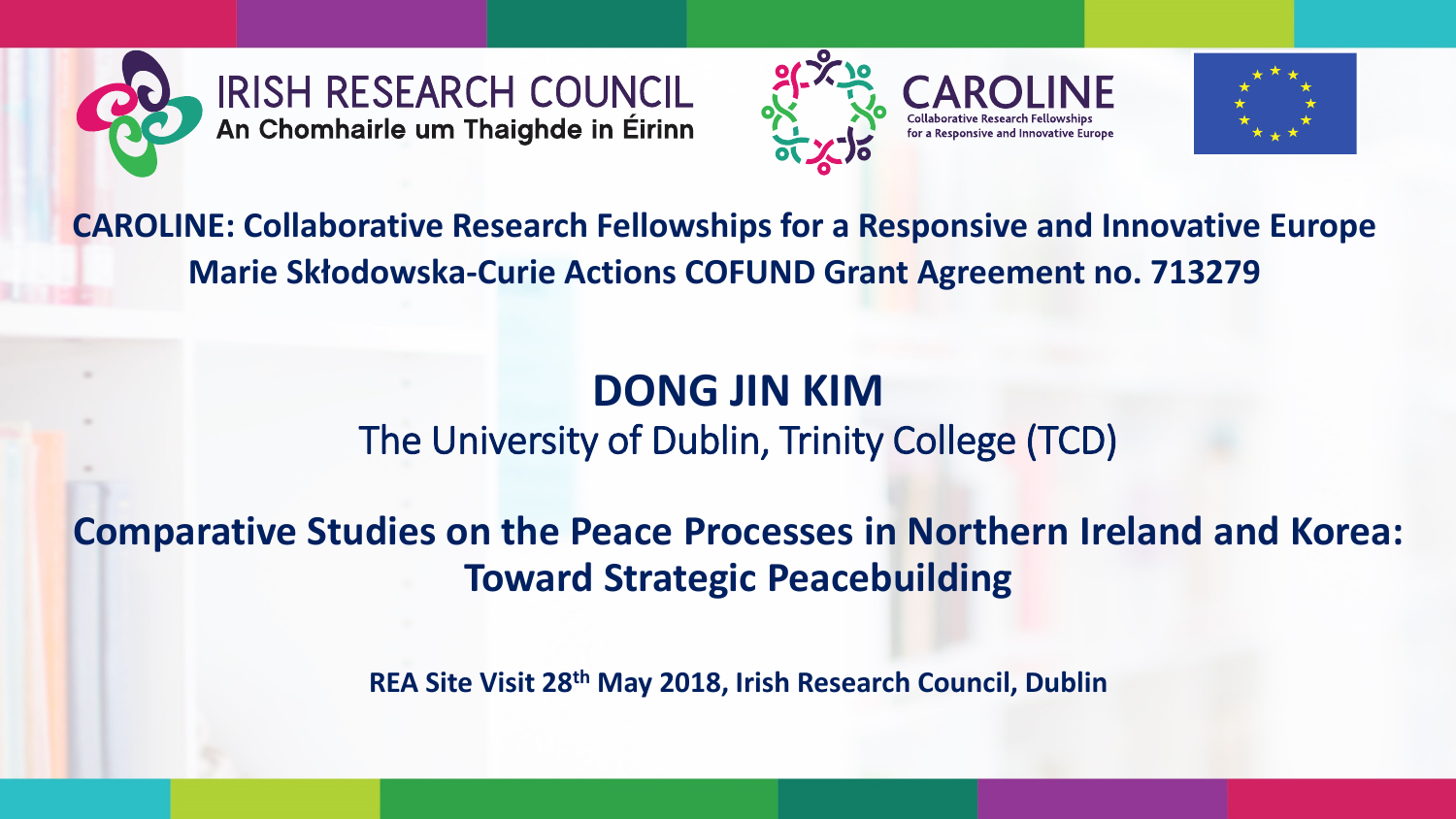#### Previous Positions

- Adjunct Assistant Professor, Irish School of Ecumenics, Trinity College Dublin, Republic of Ireland
- Visiting Research Fellow, Irish School of Ecumenics, Trinity College Dublin, Republic of Ireland
- Adjunct Professor, University of North Korean Studies, Republic of Korea
- Director, The Peace Culture Institute in Korea, Republic of Korea
- Policy Advisor, Okedongmu Children in Korea; Korean Sharing Movement (UN ECOSOC consultative status), Republic of Korea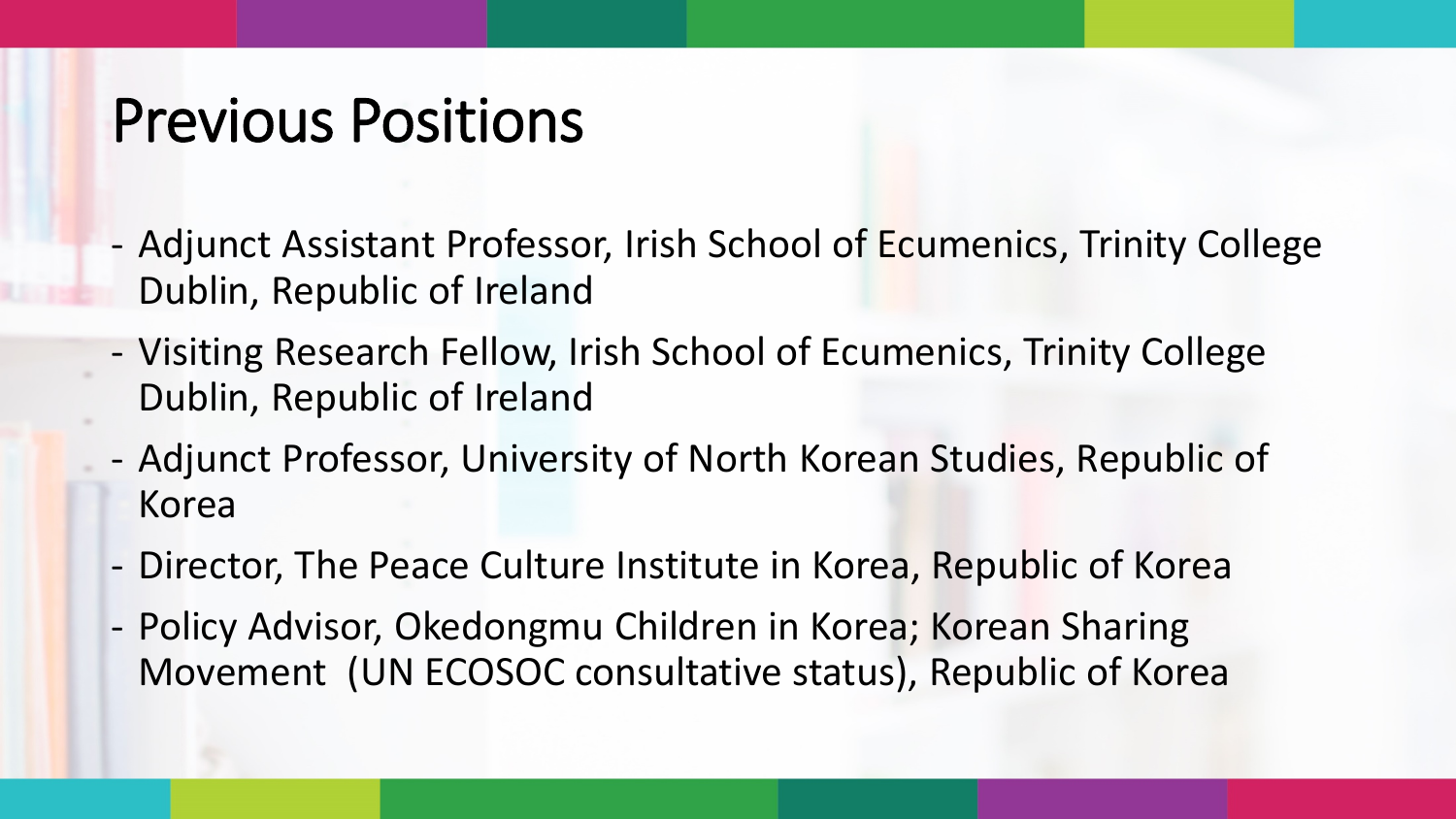# My CAROLINE research

- explores the lessons and challenges of two contemporary peace processes, Northern Ireland and Korea
- assesses and compares the impact of peacebuilding activities in Northern Ireland and Korea, identifies fragile and durable conditions of the peace processes
- increases understanding about how to create a viable peacebuilding strategy in the context of a protracted conflict
- develops models for sustainable peacebuilding strategies in each context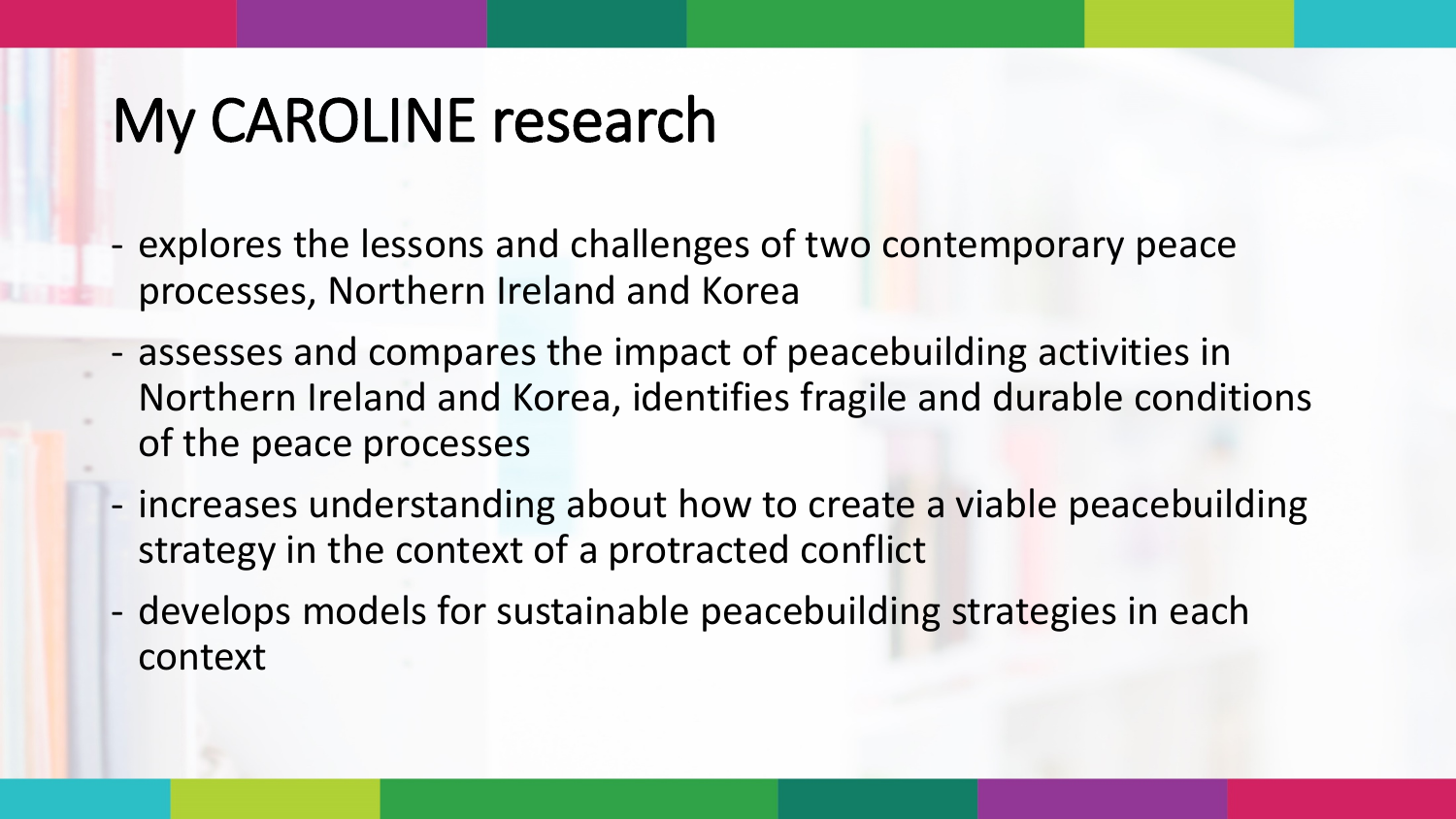#### Home Host Organisation

- The Dublin and Belfast campuses of the Irish School of Ecumenics, TCD, work on an all-Ireland basis, providing a unique opportunity for peace researchers to learn about the NI conflict and peace process, and to conduct comparative peace research
- This research environment of ISE, particularly the engagement with academic experts in Conflict, Peace, Reconciliation, Ireland, Northern Ireland, and EU, will facilitate the advancement of the research
- TCD has several centres and offices suitable for supporting the Fellowship, such as Learning and Development Unit, Human Resources, and Trinity Centre for Asian Studies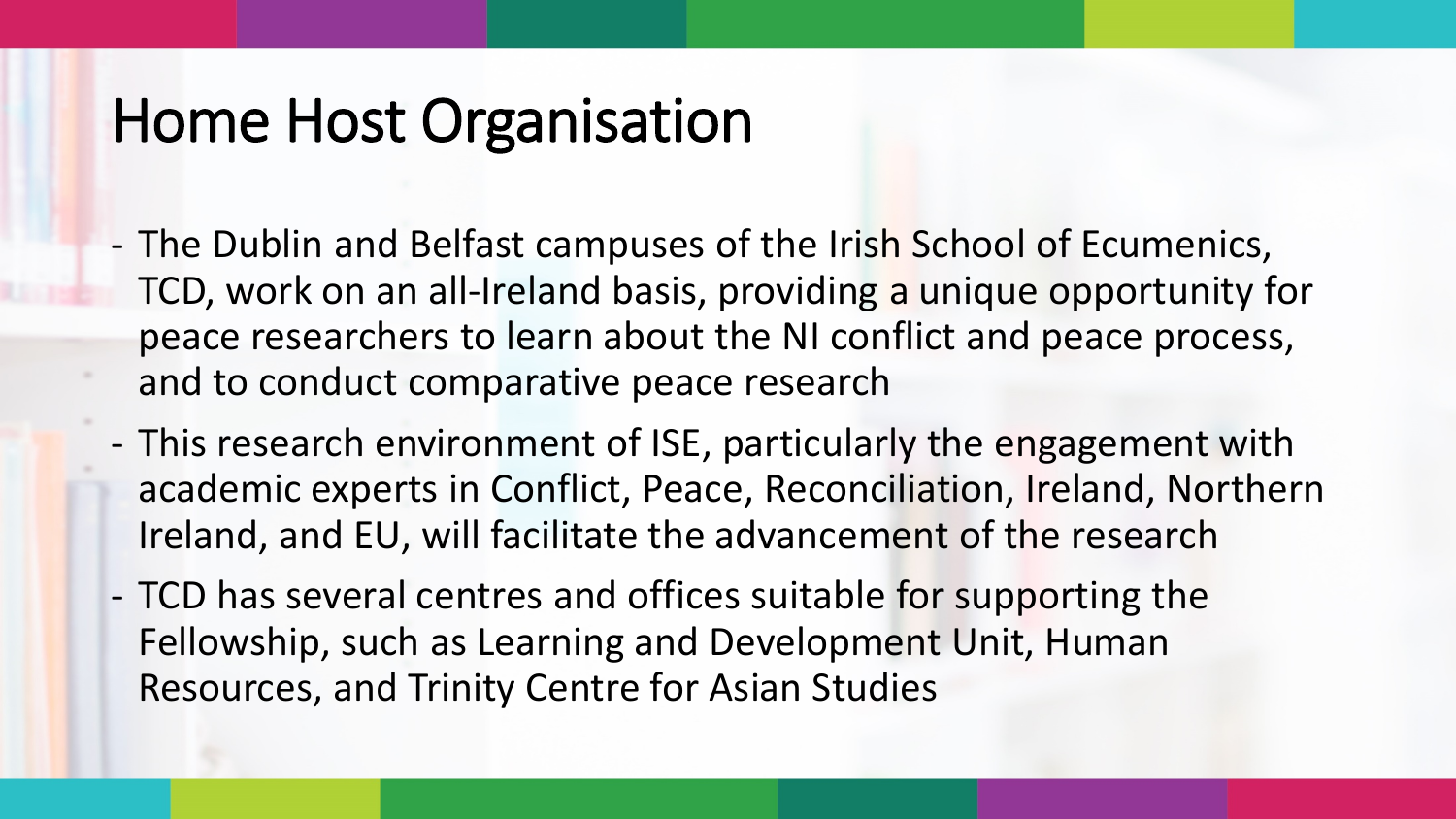## Main Partner Organisation

- Corrymeela is a peace organisation in Northern Ireland, with more than 50 years of peacebuilding history
- Corrymeela has been a safe space for people from diverse identities, backgrounds, traditions and cultures to meet and exchange dialogue. It also operates as a refuge for victims of violence and protracted conflict
- Corrymeela is, therefore, the optimal partner organisation for me to research the Northern Ireland peace process, and to explore models for strategic peacebuilding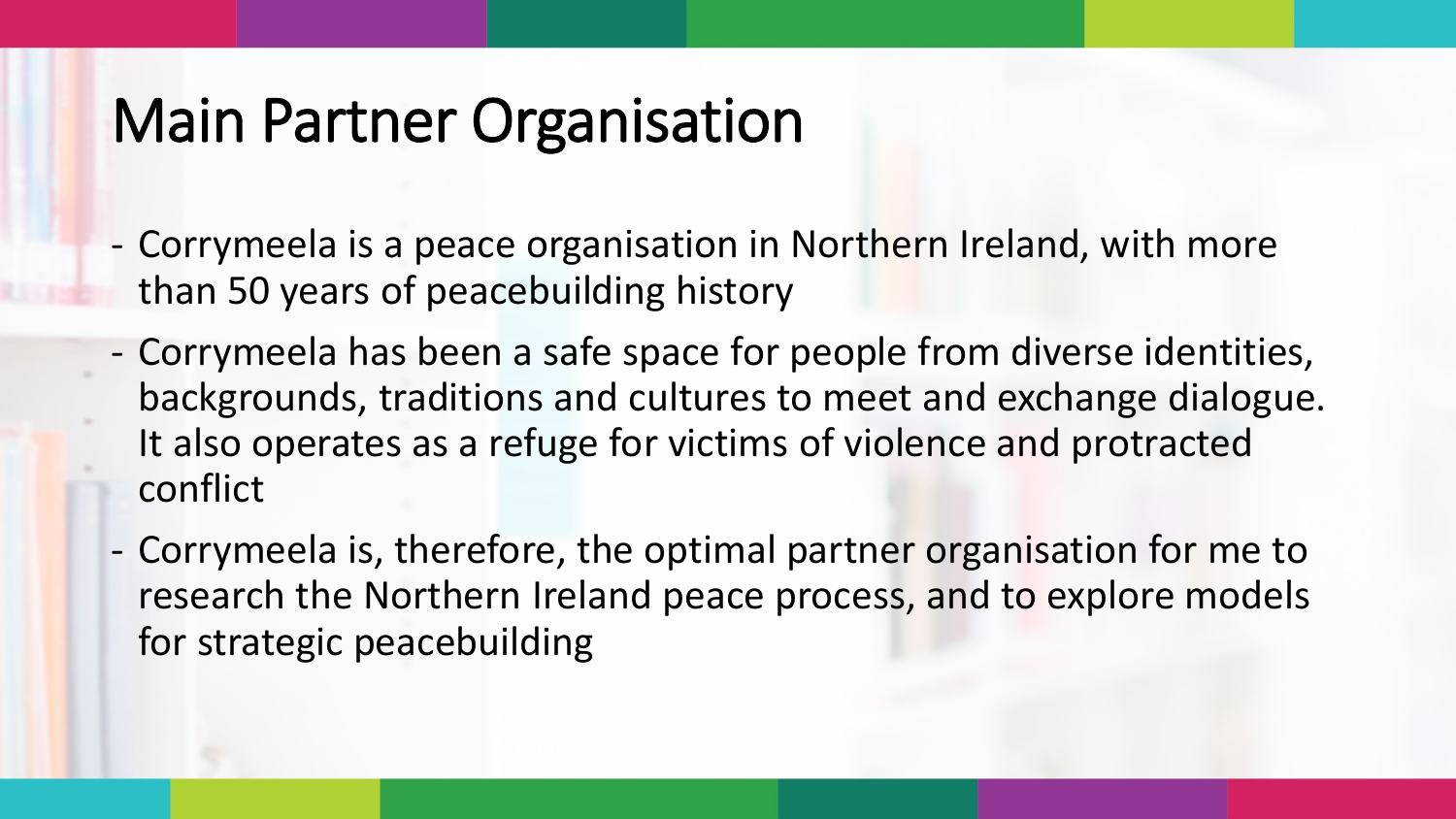# Research Progress

- collecting research resources on the Northern Ireland Peace Process: Libraries, Visits, Meetings, Internet etc.
- identifying comparisons between the Northern Irish and the Korean Peace Processes based on literature review: "Sharing Lessons between Peace
- Processes: A Comparative Case Study on the Northern Ireland and Korean Peace Processes", Social Sciences, 7(3), on 20 March 2018
- obtaining access to interviews in Northern Ireland: Approx. 30 civil society leaders and politicians
- reviewing the Korean Peace Process from the perspective of strategic peacebuilding: The Korean Peace Process and Civil Society: Towards Strategic Peacebuilding, (Palgrave Macmillan, forthcoming)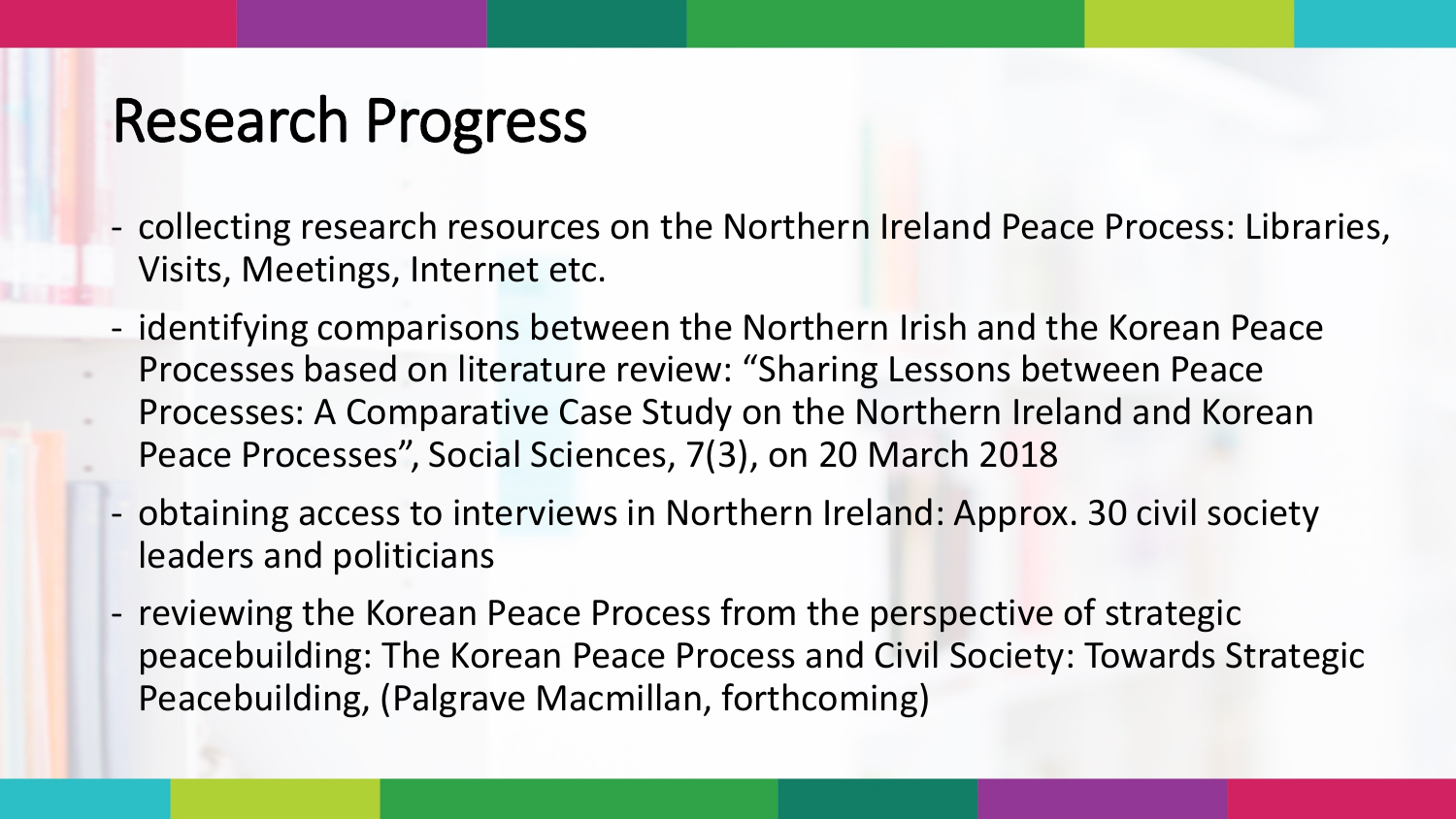# Training Experience

- improving international research and dissemination skills: Writing and publishing a monograph and a research article
- increasing research impact by publishing popularised articles, engaging with media, organising and participating in seminars, meetings and workshops on peacebuilding in Northern Ireland and Korea: The Conversation (67,625 views), BBC Radio and RTÉ Radio Interviews, MBC TV Documentary Coordination and Interview, Peace Education Symposium etc.
- enhancing research project management, practical skills in peacebuilding, and knowledge about Northern Ireland by participating in training programmes by TCD, USIP and Corrymeela: Professional Skills for Research Leaders (PSRL); Strategic Peacebuilding; Heritage as Reconciliation